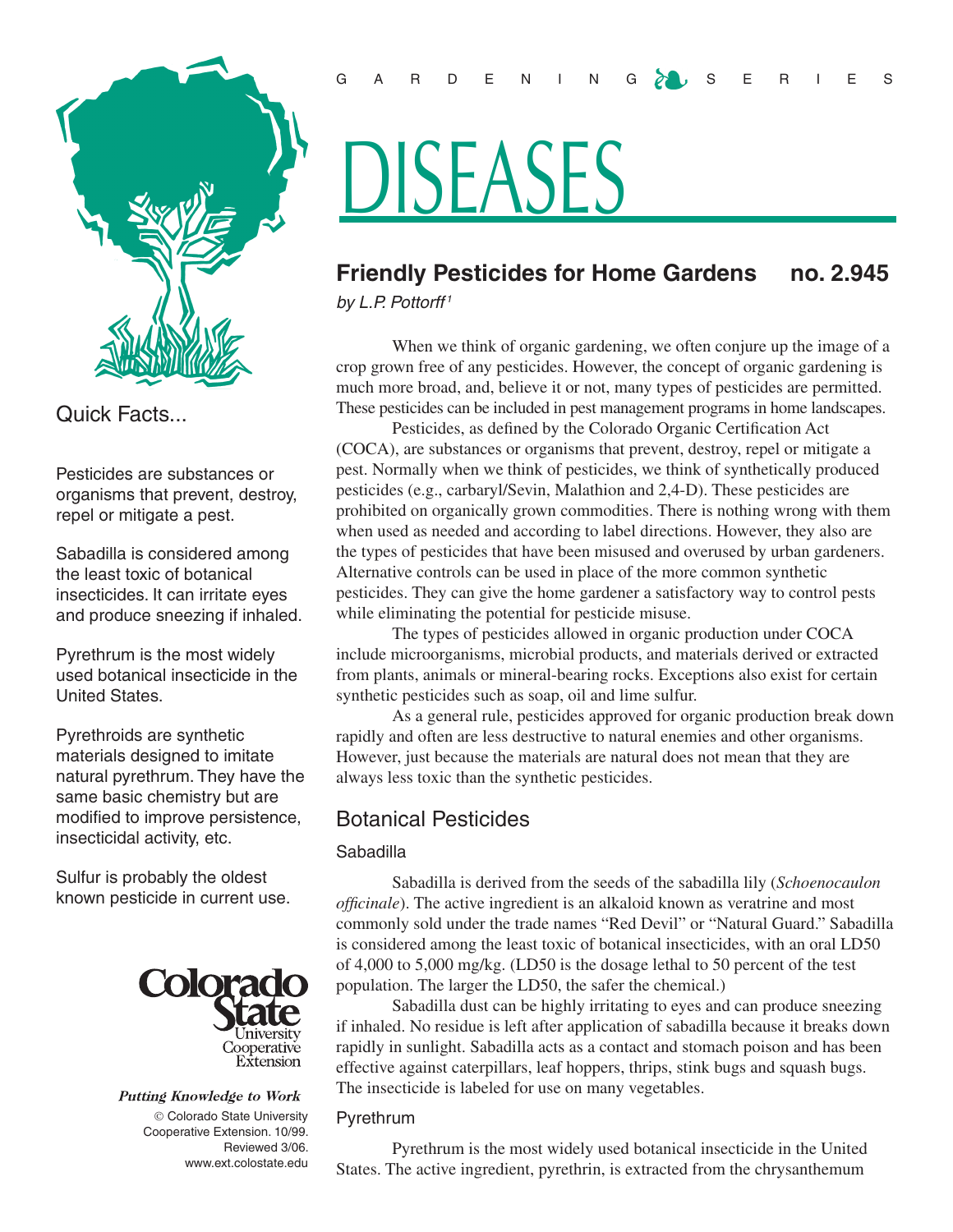*Pyrethrum is nontoxic to most mammals, making it among the safest insecticides in use.*

*Pyrethroids are toxic to fish.*

### *Botanical Pesticides*

- *• Sabadilla*
- *• Pyrethrum*
- *• Pyrethroids*
- *• Neem*

### *Mineral-Based Pesticides*

- *• Sulfur*
- *• Lime sulfur*
- *• Bordeaux mixture*

### *Other Alternatives*

- *• Horticultural oils*
- *• Soaps*
- *• Baking soda (experimental)*
- *• Diatomaceous earth*

plant, *Dendranthemum* (*Chrysanthemum*) *cinerariaefolium*, which is grown primarily in Kenya, Rwanda, Tanzania and Ecuador.

Most insects are highly susceptible to pyrethrum at low concentrations. The compound acts rapidly on insects, causing immediate "knockdown." Flying insects drop almost immediately upon exposure. Pyrethrums also are highly irritating to insects, so they may be used as a "flushing agent" or irritant to make them come out of hiding.

Fast knockdown and actual insect death don't always go hand in hand, as many insects recover after the initial knockdown. For this reason, pyrethrums are mixed with a synergist such as piperonyl butoxide (PBO) to increase insect mortality. Pyrethrums are primarily effective as a contact poison. They affect the central nervous system of insects.

Pyrethrum is nontoxic to most mammals, making it among the safest insecticides in use. In fact, it has more approved EPA (Environmental Protection Agency) uses than any other insecticide. Trade names include Pyrenone and Pyrellin. One caution: Allergic skin reactions can be common when using pyrethrum or pyrethrins. Do not use products containing PBO when temperatures exceed 90 degrees F.

# **Pyrethroids**

Pyrethroids are synthetic materials designed to imitate natural pyrethrum. Pyrethroids are not accepted by organic producer regulations. These synthetic materials have the basic chemistry of pyrethrins but are modified to improve persistence, insecticidal activity, etc. Pyrethroids are widely used in U.S. agriculture under trade names such as Asana, Capture, Astro, Mavrik, Pounce, resmethrin and sumithrin. Use caution when applying these products around water — they are toxic to fish.

Some synthetic pyrethroids are safer than natural pyrethrins. Oral LD50 of Pounce (pyrethroid) is 4,000 mg/kg, while oral LD50 of pyrethrin is 1,500 mg/kg.

# Neem

Neem is a botanical pesticide derived from the seeds of the neem tree, a native of India. The neem tree supplies at least two compounds, azadirachtin and salannin, that have insecticidal activity, and other unknown compounds with fungicidal activity. Neem has been used for more than 4,000 years in India and Africa for medicinal as well as pest control purposes. It has low mammalian toxicity with an LD50 of 5,000 mg/kg.

Neem-based pesticides are sold under trade names such as Margosan-O, Azatin Rose Defense, Shield-All, Triact and Bio-neem. They have been shown to control gypsy moths, leafminers, sweet potato whiteflies, western flower thrips, loopers, caterpillars and mealybugs. The products are labeled for use on ornamentals, foliage plants, trees, shrubs and food crops. Neem works as an insect growth regulator. The treated insect usually cannot molt to its next life stage and dies. It also may deter egg laying. Do not expect a quick kill.

Research continues to look at the full activity of neem extracts against a wide range of pests and pathogens. Neem oil, sold under such trade names as Green Light Rose Defense, Shield-All and Triact, have been shown to give control against the disease powdery mildew.

# Mineral-Based Pesticides

# Sulfur

Sulfur is probably the oldest known pesticide in current use. Homer described the benefits of "pest-averting sulfur" 3,000 years ago.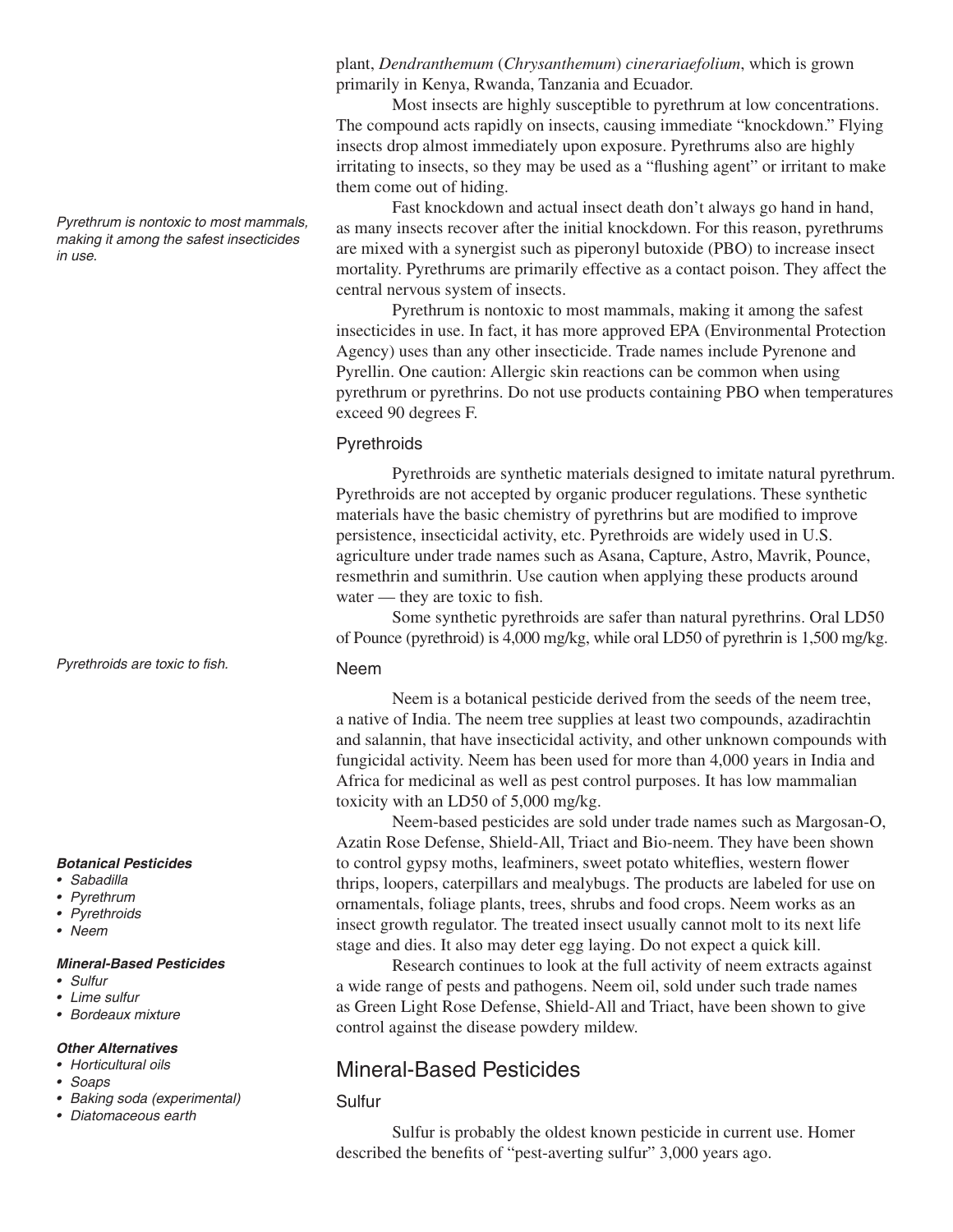*One of the drawbacks of sulfur is its potential to cause plant injury in hot (90 degrees and above), dry weather.*

### *Integrated Pest Management*

*The concept behind an integrated pest management program (IPM) is to incorporate many different tools to control pests, not to rely on just one product or method. All the pesticides described here, whether old or new, should be included in integrated control programs whenever possible.*

*Remember, these products are still pesticides, even though they are natural. Do not use them indiscriminately, but rather with care and certain precautions.* 

*Bordeaux mixture, like sulfur and lime sulfur, also can be phytotoxic to plants.*

*Oil phytotoxicity can occur if the product is not used properly.*

Sulfur can be used as a dust, wettable powder, paste or liquid. It primarily is used for disease control because it is effective against powdery mildews, certain rusts, leaf blights and fruit rots. However, spider mites, psyllids and thrips also are susceptible to sulfur. Most pesticidal sulfur is labeled for vegetables such as beans, potatoes, tomatoes and peas, and for fruit crops such as grapes, apples, pears, cherries, peaches, plums and prunes.

One of the drawbacks of sulfur is its potential to cause plant injury in hot (90 degrees and above), dry weather. It also is incompatible with other pesticides. Do not use sulfur within 20 to 30 days on plants where spray oils are applied; it reacts with the oils to make a more phytotoxic combination.

Sulfur is nontoxic to mammals but may be irritating to the skin and especially eyes. It has an LD50 of 5,000 mg/kg.

# Lime Sulfur

Lime sulfur is made by boiling lime and sulfur together. This mixture is used as a dormant spray for fruit trees to control such diseases as blight, anthracnose and powdery mildew, and certain insects such as scales, eriophyid mites and spider mites.

Lime sulfur's drawbacks include smelling like rotten eggs, burning exposed skin and eyes, and causing plant injury if applied when temperatures exceed 80 degrees. Lime sulfur has an LD50 of 400 to 500 mg/kg.

# Bordeaux Mixture

Bordeaux mixture is a product of the reaction between copper sulfate and calcium hydroxide (lime). It is not approved for use by organic growers. First used in Bordeaux, France, as a control for downy mildew, this mixture is primarily used as a fungicide to control bacterial leaf spots, blights, anthracnose, downy mildews and cankers. It also acts as a repellent to many insects and is labeled for use on many vegetable, tree fruit and nut crops.

Bordeaux mixture, like sulfur and lime sulfur, also can be phytotoxic to plants. It may cause burning of leaves or russeting (reddening) of fruit when applied in cool, wet weather. The LD50 is 472 mg/kg.

# Other Alternatives

# Horticultural Oils

Horticultural oils are highly refined so that compounds toxic to plants are removed. Considered effective and safe, they can be used to control insects as well as diseases. The types of oils available for pest control include dormant oils and summer oils. (See fact sheet 5.569, *Insect Control: Horticultural Oils*.)

Dormant oils are used during the winter season when plants are dormant to control overwintering stages of insects such as aphids, spider mites and scales. An oil applied during the dormant period suffocates the overwintering eggs of aphids and spider mites or suffocates the adult, in the case of scales.

Summer oils are a lighter version of dormant oil and can be applied to actively growing plants. Use summer oils to control aphids, mites, thrips, scales, mealybugs, and their eggs.

The use of oils to control fungal diseases is on the rise. Research is underway on the use of oils to control powdery mildew and rust diseases on a variety of ornamentals, including roses.

Oil phytotoxicity can occur if the product is not used properly. Plant damage can occur when: 1) too much is used, 2) plants are under water stress, 3) temperatures are over 90 degrees, and 4) when dormancy is mistaken (i.e., spraying too early in the fall). Apply dormant oils from December to February. Temperatures must be above 45 degrees. The LD50 of oil is 5,000 mg/kg.